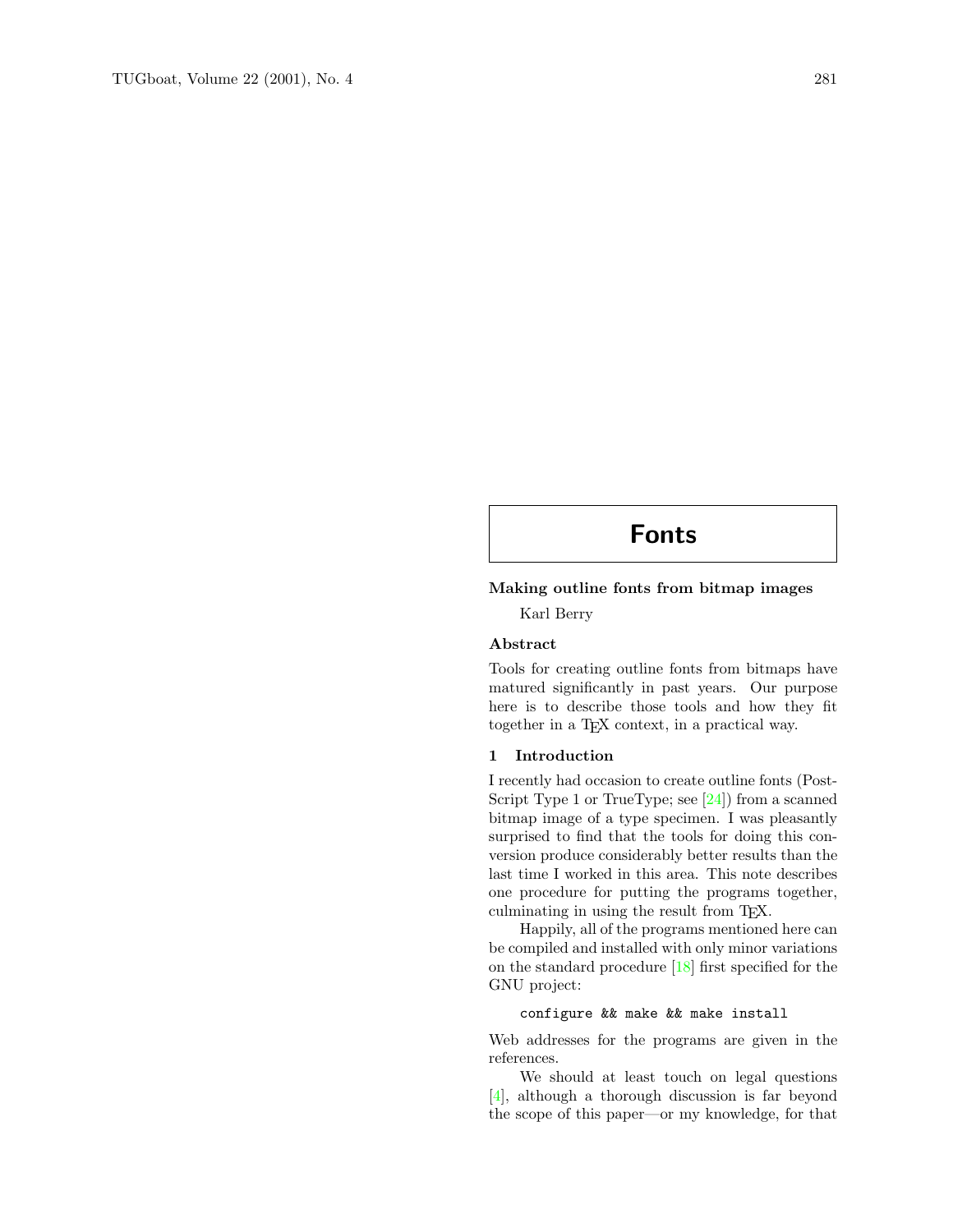matter. My understanding is that font designs, as opposed to font programs, are still not copyrightable in the United States (a few have been patented, notably Lucida), but that designs are protected in most European countries. As a result, in today's world of widespread file sharing, especially in the TEX community, it would be unwise to attempt to create or distribute fonts for any design created after approximately the early 1900's, without specific knowledge for a specific design.

On the other hand, I did receive legal advice (from the Free Software Foundation's lawyer) that scanning old type specimen images, even when they are embedded in a book still under copyright, is defensible. Not any of the text or illustrations prepared specifically for the book, of course, but actual old specimens may be copied.

#### 2 Scanned image to bitmap font: imageto

For our purposes, we will start with a single black and white image of a font specimen of a Baskerville type at a fairly large size (24 pt), scanned at a fairly high resolution (1200 dpi). The image includes the upper and lowercase alphabets, digits, and other principal characters. The first task is to extract these characters from the image into a bitmap font.

Not coincidentally, one of the programs in the GNU font utilities [\[3\]](#page-4-3), written a decade or so ago by Kathryn Hargreaves and myself, does precisely this. This program is called imageto. There may be other programs to accomplish the same task, but since I knew about this one (for obvious reasons), I just used it.

The output from the scanner (a Xerox 9700) is in an unusual image format that can't be read directly by any modern program. (The scanning was also done a decade ago.) So, to see the image I was working with, I converted it to Encapsulated PostScript (EPSF  $[24]$ ) and viewed it with gv  $[13]$ , at its smallest scale factor (0.1):

```
imageto --epsf gbvr
gv gbvr.eps
```
Here's the resulting picture of the starting image (clipped to approximately the left half due to the small TUGboat column width), so we can see what we're dealing with:

# abcdefghijklmnopq **ABCDEFGHIJKI** 1234567890 (&.,.;!?

The font name gbvr, by the way, stands for GNU Baskerville roman, according to the Fontname scheme [\[2\]](#page-4-5). (This whole project started under the aegis of GNU  $[19]$ .)

imageto considers the input image as a series of 'image rows'. Each image row consists of all the scanlines between a nonblank scanline and the next entirely blank scanline. (A 'scanline' is a single horizontal row of pixels in the image.) Within each image row, imageto looks top-to-bottom, left-toright, for 'bounding boxes': closed contours, i.e., an area whose edge you can trace with a pencil without lifting it. For example, an 'i' has two bounding boxes, while an 'a' has one.

In practice, scanned images have plenty of imperfections; for instance, a small printing blotch is seen as a bounding box which we have to ignore. Baselines jump up and down due to the printing process, as well as the natural baseline adjustments for characters with descenders or o-corrections (curved characters such as 'o' whose bottom point is slightly below the baseline). So we have to describe all of these special cases.

To extract characters from the bitmap, it's necessary to supply all of this descriptive information to imageto in a simple line-oriented text file, called an ifi file (image font information). The details of this file's syntax aren't important here — the full manual (and source code) for Fontutils are available at the url given in the references.

For the sake of example, the final command line to process this image ended up being:

```
imageto --designsize=24 \
 --encoding=8r \
--baselines=72,59,58 \
 --print-guidelines \
--print-clean-info \
gbvr
mv gbvr24.1200gf gbvr.1200gf
```
The result is a bitmap font in GF format [\[9\]](#page-4-7) (same as METAFONT). So, from gbvr.img, we now have gbvr.1200gf. We explicitly remove the 24 in the filename because we want to make an outline font, named without a design size.

#### 3 Bitmap font to outlines: autotrace

The best program I know of to fit outlines (i.e., Bézier curves) to bitmaps is autotrace  $[23]$ . (I found an alternative program  $ttf2pt1$  [\[1\]](#page-4-9), but it did not seem as well developed). Some fairly intense mathematics is involved in doing the fitting  $[17]$ ; fortunately, we don't need to go into that in order to use the program effectively.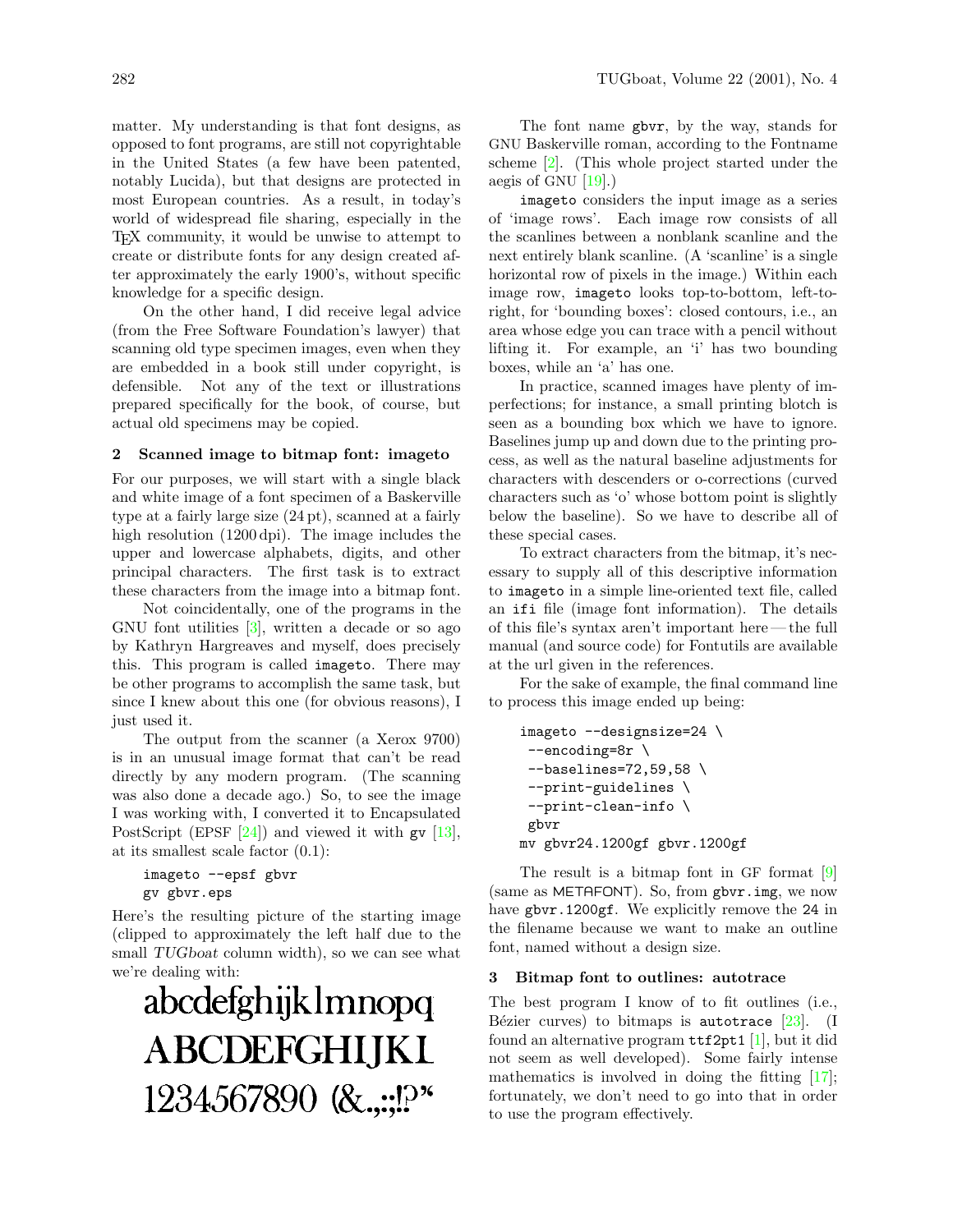The main barrier to using autotrace to convert fonts is that it reads images (such as PBM files  $[14]$ ), and writes EPSF (among other formats); it has no knowledge of font formats. So our basic strategy is:

- 1. Convert each character in the bitmap font to an image in PBM format.
- 2. Run autotrace on that image.
- 3. Convert the PostScript output, which uses standard graphics operators such as rmoveto and rrcurveto, to Type 1 opcodes.
- 4. Reassemble the characters into a font.

This procedure is implemented by **mftrace** [\[11\]](#page-4-12), a Python [\[22\]](#page-4-13) program which pulls the pieces together: it uses  $gf2pbm [12]$  $gf2pbm [12]$  to convert individual characters from the GF font to bitmap images; calls autotrace with assorted options to do the fitting; and finally uses t1asm from t1utils [\[7\]](#page-4-15) to assemble the output into a font again.

mftrace requires an encoding file to run, and since it does not do path searching, the encoding file must be present in the current directory. The default encoding is tex256.enc, and can be changed with the -e option. (If you don't happen to have tex256.enc on your system, it's available at [http:](http://tug.org/fontname/tex256.enc) [//tug.org/fontname/tex256.enc](http://tug.org/fontname/tex256.enc). It is another name for the T1 (Cork) encoding.)

Type 1 fonts have two equivalent formats: pfa (printer font ASCII), which uses only normal plain text characters; and pfb (printer font binary), which is partly binary. As you might expect, pfb files are noticeably smaller, since the font shapes can be compressed more when all eight bits can be used. TEX and friends are happy with either one, so we might as well use  $pfb.<sup>1</sup>$  $pfb.<sup>1</sup>$  $pfb.<sup>1</sup>$ 

Here is a first approximation to our command line:

#### $m$ ftrace  $-\text{pfb}$ --gffile=gbvr.1200gf gbvr

The result is gbvr.pfb. Here are two of the resulting outline characters showing the main control points:



There is an alternative program textrace  $[20]$ , which seems equally worthy. I worked with mftrace only because it was easier for me to install and understand. Each program has its own drawbacks and benefits.

Historical aside: I was happy to see that autotrace is partially based on limn, another of the old Fontutils programs; so that work wasn't entirely wasted. It does a vastly better job than limn ever did, which I am even happier to see!

#### 4 Testing the new font from TEX

The above does the real work of converting bitmaps to outlines. Now, to use the result in TEX, we have many configuration details to work out.

#### 4.1 Scaling: mftrace

First, we need metrics to go along with the outlines, which mftrace will generate as an afm file (Adobe Font Metrics  $[24]$ , if we specify the  $-\text{afm}$  option.

We also have to convert between different coordinate systems. When we create a Type 1 font, the so-called 'character coordinate space' uses a 1000 to 1 scaling matrix. That is, 1000 character space units transform into one user space unit (one PostScript point, usually). Put another way, Type 1 expects a resolution of 1000 pixels in the design size, and the PostScript design size is simply 1. This is a much higher resolution than our scanned images have.

It's easiest to explain the scaling factor by looking at a concrete example. Our example image was scanned at a resolution of 1200 dpi, which comes to about 16.6 pixels per point (1200/72.27). Our design size is 24 pt. Therefore, we have about 399 pixels per design size  $(16.6 * 24)$ . We give this value to the mftrace as the magnification (same concept of magnification as in TEX).

mftrace will then scale all the numbers in the outlines by  $1000/399 = 2.506$ . For example, the image of our capital 'A' is 275 pixels wide. This becomes about 690 in character space coordinates. As a check, the device-independent width in T<sub>E</sub>X terms turns out to be 6.9 on a 10 pt designsize; yay.

<span id="page-2-0"></span><sup>1</sup> Warning: I found out to my sorrow that it does not work to directly edit the contents of a pfb file in any way, including the header comments; it becomes internally inconsistent and dvips will complain about a a 'non-MSDOS header'.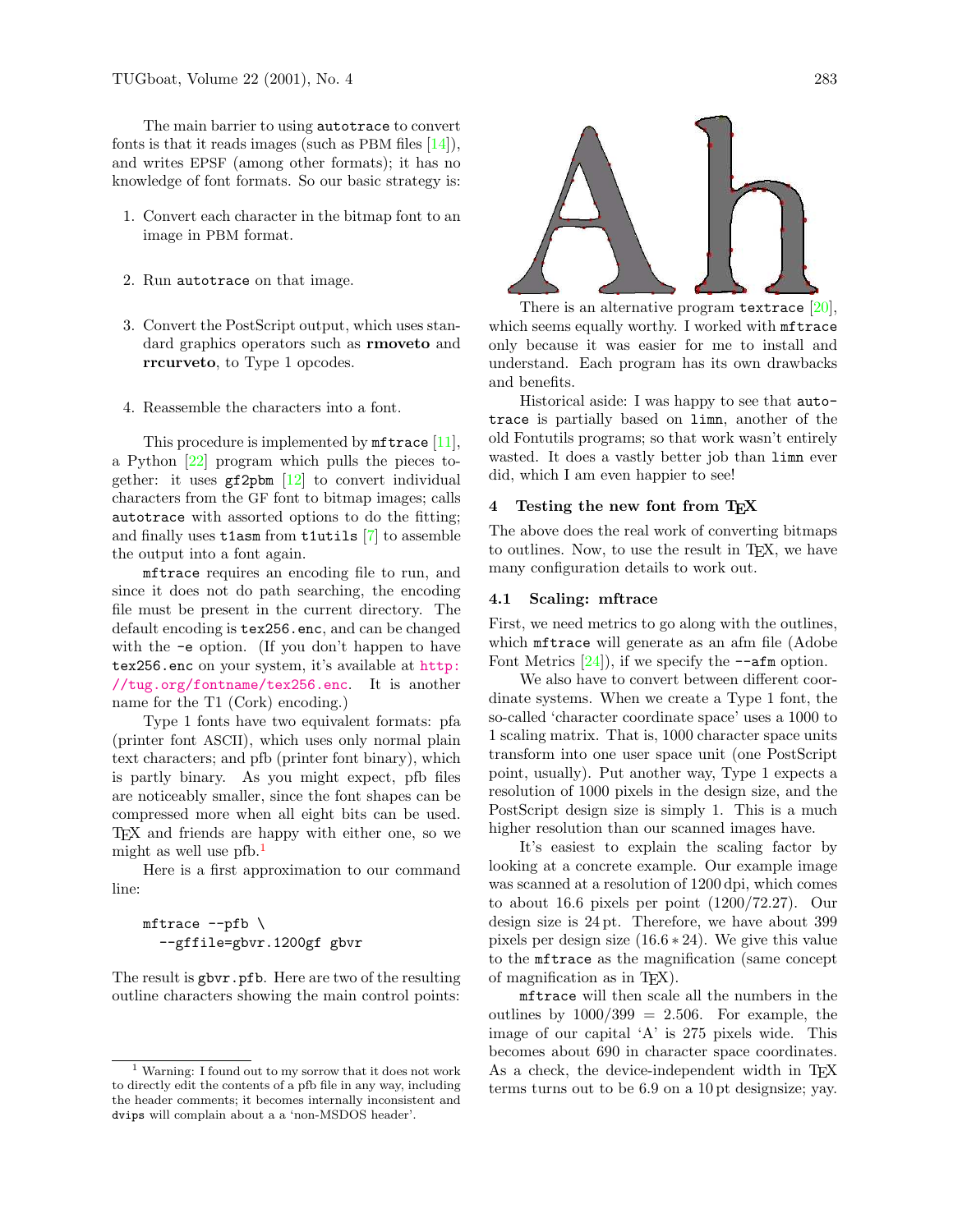Bottom line, the magic number is the image design size multiplied by the image resolution in pixels per point. Here's the resulting mftrace command line (this is the real one, no approximation):

```
mftrace --pfb \
  --afm --magnification=399 \
  --gffile=gbvr.1200gf gbvr
```
We now have two files: gbvr.pfb and gbvr.afm.

#### 4.2 Metrics: afm2tfm

Our next job is to convert gbvr.afm into TFX font metric files. The easiest way I know of to do this is to use afm2tfm's -T option, which lets us get away without using virtual fonts [\[26\]](#page-4-17):

```
afm2tfm gbyr.afm-v gbyr.vpl \-T tex256.enc >gbvr.xmap
pltotf gbvr.vpl gbvr.tfm
```
pltotf will issue warnings about unknown VTITLE and MAPFONT properties, but no harm is done. We don't need all the T<sub>EX</sub> virtual font machinery  $[5]$ , since we're not actually combining multiple fonts, just reencoding a single font.

#### 4.3 Running TEX and dvips

Ok, let's run TFX (testfont.tex is a standard file from Knuth):

```
tex testfont
...
Name of the font to test = gbvr at 24ptNow type a test command...
*\text\bye
...
Output written on testfont.dvi...
Transcript written on testfont.log.
```
We're almost ready to look at some output. Our last preliminary step is to specify downloading gbvr.pfb when the font is used. For dvips  $[15]$ , this is done in a one-line .map file. afm2tfm gave us the initial line, we just append the download instruction:

sed -e 's/\$/ <gbvr.pfb/' gbvr.xmap \ >gbvr.map

Finally, we tell dvips [\[15\]](#page-4-19) to use that map file and process the document:

dvips -u +gbvr.map testfont.dvi -o

The output is testfont.ps:

### OnNovember14,1885, Senator & Mrs. Leland Stanford called together at their San Francisco mansion the

There are some artifacts in that image due to the conversion process from the screen capture. My apologies, but the main point is the process, after all, not the particular image we used for an example.

The most obvious other problem is that there is no letter spacing. Some methods for addressing that are mentioned in the next section.

#### 5 Final outline output: frontline, pfaedit

We've gone through the process of making a new outline font and typesetting with it in TEX. Now comes the truly hard part: actually making the font as good as it can be. Although autotrace does a very respectable job with its default settings, it's inevitable that hand editing of the outlines will be required for best results.

One method for doing this is to change the (numerous) parameters to autotrace itself. This can be done from the command line (use --help to get a list of options). In addition, a graphical frontend to autotrace named frontline exists to make experimenting with the option setting easier; it is available from the autotrace home page  $[23]$ .

The other method is to use an outline font editor; the best one I know of is pfaedit  $[25]$ . As well as straightforward outline editing, **pfaedit** has numerous other significant features:

- Bitmap editing (supports GF and PK [\[16\]](#page-4-21) formats).
- TrueType output. The option --truetype to mftrace will call pfaedit to get TrueType output, if that's desired.
- Metrics editing: getting the character spacing is as important to the final outcome as the character shapes  $[8, 21]$  $[8, 21]$  $[8, 21]$ . **pfaedit** can supply initial side bearings and kerns via the Auto Width and Auto Kern options on the Metrics menu. This is nice, since scanned images generally lack any useful side bearing specifications. (Alternatively, the Fontutils program charspace is a non-interactive way of preparing initial side bearings.)
- Autohinting.

As it turns out, the mftrace  $---a$ fm option that we used above also implies --simplify, which runs the font through pfaedit in order to simplify and autohint the outlines. Thus, no additional options are needed to take advantage of those features.

Additional files and procedures are needed to use new fonts with  $\text{LATEX}$  [\[6,](#page-4-24) [10\]](#page-4-25). Those articles also describe creating oblique, small caps, and other variants.

```
Happy fontmaking!
```